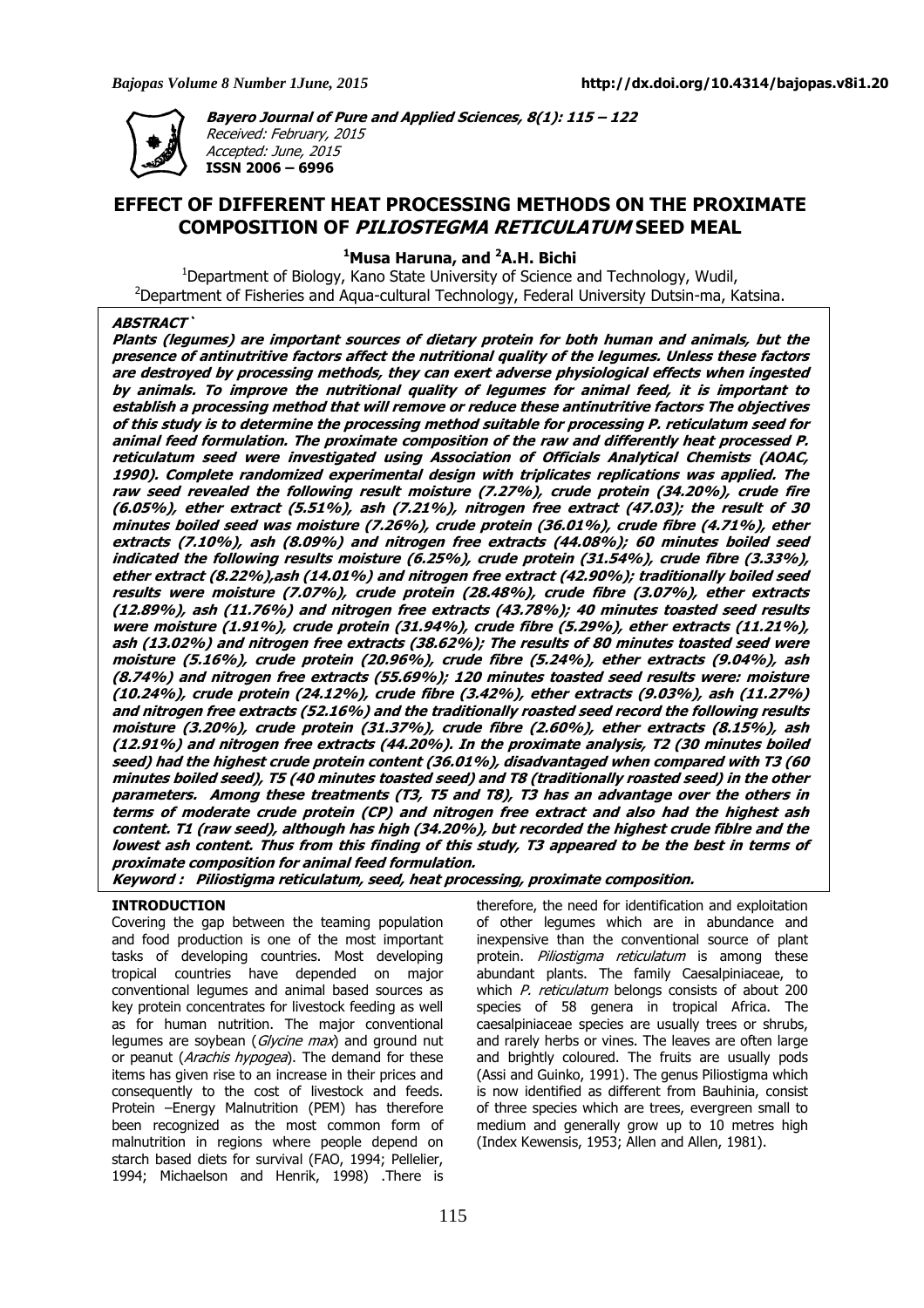The leaves are simple, broad deeply bilobed at the middle and the apex, typically Bauhinia-like, with 9- 15 prominent main veins radiating from the base, at the point of attachment with the long petiole.

Piliostigma reticulatum is a shrubs or small trees 5-10m high having a bushy spherical canopy , with a trunk that is often twisted, and possessing a dark brown, fibrous and deeply longitudinally fissured outer bark and pink to red inner side of the bark. The leaves are bilobed (split in half in cattle hoof shape) and covered below by a reddish pubescence and are 7.5 – 16cm long and 10-18cm broad . The flowers are usually white and fragrant. The flowers are clustered in short hairy, axillary racemes 4-5cm. The petals of the flower are white with pink stripes, while the pods are woody, flat, straight, undiluted or twisted, hard, glabrous or sparsely pubescent, indehiscent and persisting, many – seeded, up to 25cm long x 5cm wide and dark brown when ripe (Adjanohoun et al., 1991; Assi and Guinko, 1991 and Vodouhe et al., 2010) . The plant fibre is strong; the wood is heavy and hard. The wood is liable to attacks by termites and borers. The wood is good source of fire wood, because it does not burn fast.

The local Nigerian names of P. reticulatum are Kargo (Or Kalgo) in Hausa (Northern Nigeria), Abafe in Yoruba language (Western Nigeria) and Okpo-atu in Igbo (Eastern Nigeria) (Dalziel, 1937; Burkill, 1995). Other common names include camel food (English); pied de chameau, semallier (France), Musacanca (Portugal) (Vodouhe et al., 2010). The plant is also known as Barkee  $-$  hi in fulfulde by Fulani in Nigeria (Roger and Mallam, 2006).

The members of the genus *Piliostigma* occur in tropical Africa and Indo-Malaya.The two African species P. reticulatum (DC.) Hochst and P. thonningii (schum.) milne – Redhead, inhibit dry and moist savannahs, respectively (Allen and Allen, 1981). P. reticulatum has close resemblance to P. thonningii to the extent that they can be easily confused with each other during identification, although at very close range distinguishing morphological features become apparent. P. reticulatum has smaller leaves and smoothness on the lower side where as *P. thonningii* has larger leaves and hairiness on the lower side. When they enjoys damp climate, they readily colonizes abandoned land (Burkill, 1995). The plant is semi-deciduous, losing most of its leaves at the end of the dry season, but in more humid zones the leaves are often persistent.

The plant re -sprouts after the stem has been cut. Animals eating the fruits assist in the plant seed dispersal. The plant grow from the sea level up 2000m altitude in areas with an annual rainfall of 400-1000mm, mainly on heavy and poorly drained soils, but also on sandy soils. It is a pioneer species in woodland, wooded scrubland, wooded grassland, valleys and disturbed habitats such as cultivated fields, fallows and road sides. The species is common and locally abundant. The plant is propagated by seed. The seed germination can be improved by soaking the seed in hot water overnight (Vodouhe at  $al.$ , 2010). The plant bark is harvested by cutting the branches and the bark removed when the cut

branches are fresh. Mature fruits and young leaves are directly harvested from the plant for various uses.

P. reticulatum is used as a medicinal plant to treat various ailments throughout West Africa. The most common indications are cough, diarrhea and dysentery, fever, headache, toothache and wounds and ulcers. Most of these indications are related to inflammatory conditions or infections. Aderogba et al. (2006) confirmed the antimicrobial and antiinflammatory effects of Piliostigma reticulatum leaf extract by its comparison with that of Piliostigma thonningii. The antibacterial activity of cold aqueous, hot aqueous and ethanolic extracts of *Piliostigma* reticulatum showed that the ethanolic extract exhibited greater activity than both the cold and the hot aqueous extracts (Awe and Omojasola, 2009). The higher activity of the ethanolic extracts may not be unconnected with the extraction solvent because ethanol has been shown to be better solvent than water (Akinyemi et al., 2000). This may also account for the reason why the herbal physicians prefer to use local alcoholic decoctions in extracting the herbs rather than aqueous extracts in treating their patients. Jelili (2009) tested the antimicrobial activity of P. reticulatum leave extracts using different extracting solvents (hexane, ethylacetate, methanol and water) on some gram-positive and negative bacteria and fungi. The result indicated some level of activity on the tested organisms. The plant leaves are used to wrap foods. The stems are used as tooth brushes (Vodouhe *et al.*, 2010).

Although there is limited information on the use of P. reticulatum seed as ingredients in livestock feed formulation. Akin-Osanaiye (2009) conducted a resaerch on the nutritional potentials of P. reticulatum with view of exploitation of plant seeds as an alternative plant protein source for human and livestock feed formulation.

Legumes are important sources of dietary protein for both human and animals, but the presence of relatively high concentration of toxins such as phytate, tannins and oxalate referred to antiantinutritive factors affects the nutritional quality by interacting with intestinal tract and also reduce protein digestibility and amino acids absorption (Nowacki, 1980). Liener (1994) reported that unless these substances are destroyed by heat or other processing methods, they can exert adverse physiological effects when ingested by human or animals.

Ghadge et al. (2008a) reported that legumes represent a major source of nutrients, including valuable but incompletely balance protein, particularly in vegetarians' diet. The nutritive value of legumes depends upon the processing methods, presence or absence of anti-nutritional or toxic factors and possible interaction of nutrients with other food components (Ghadge et al., 2008b).

Processing feedstuff make it safe for consumption. The factors that affect nutrients content resulting from feedstuff processing are; sensitivity of the nutrients to light, heat, oxygen (Morris  $et$  al., 2004).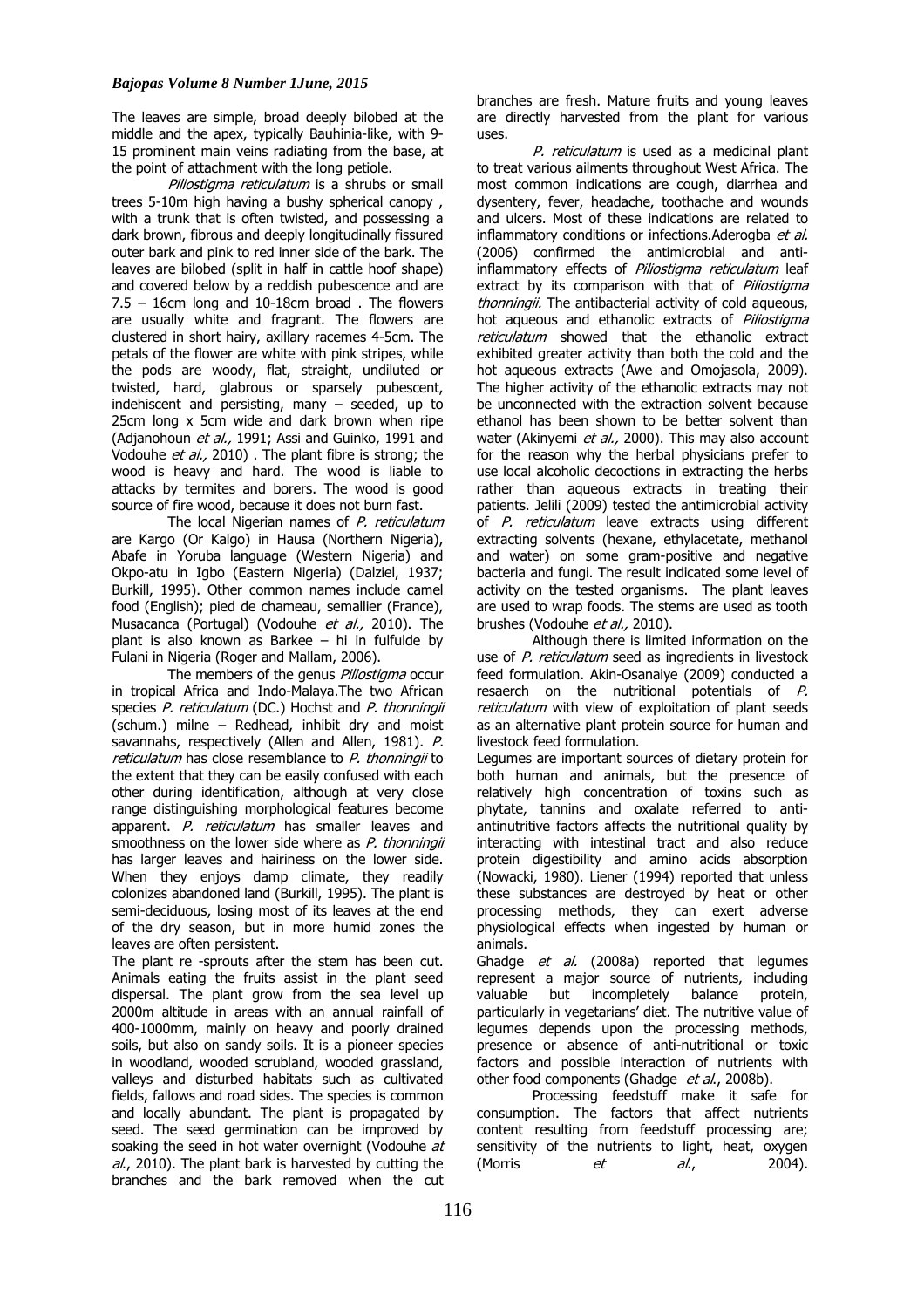### *Bajopas Volume 8 Number 1June, 2015*

The different ways of feed stuff processing may affect significantly the concentration and availability of minerals, vitamins and other essential compounds in the feedstuff. The nutritional value of a processed food is rarely better than that of the raw food, although there are some beneficial effects of processing (e.g the destruction of trypsin inhibitor in legumes and the liberation of bound niacian in cereals). During processing, nutrients are lost because they are leached by water at some stage in the processing

To improve the nutritional quality and to provide effective utilization of legumes for animal feed, it is important to establish a processing method (s) that will remove or reduce the anti-nutritional factors. Various processing methods have been used in legume seeds (Farran *et al.* 2001; Barbour *et al.*, 2001). The aim of the study is to determine the processing method suitable for processing P. reticulatum seed for animal feed formulation

## **MATERIAL AND METHOD**

### **Seed Samples Collection and Identification**

Dry pods of *Piliostiama reticulatum* were obtained from Damfamin –Tofa, Ganduje Villages, of Dawakin-Tofa local government area and new campus Bayero University Kano, all in Kano state. Kano is in the Sudan Savannah of Nigeria. It lies between latitude  $11^{\circ}30^{\circ}$  N and longitude  $8^{\circ}30^{\circ}$  E and at an altitude of about 400 m above sea level(Olofin, 2008). The pods were treated using motor and pestle and winnowed on a tray by blowing air through to remove the chaff in order to have a clear seeds for the research.

The plant and the Pods Samples were identified at the herbarium of the department of biology, Ahmadu Bello University, (ABU) Zaria.

#### **Seed Processing**

The collected seed samples were divided into eight (8) portions and processed differently, a modification of Anwa et al. (2007) Method as follows-

Treatment one  $(T1)$ = raw *P. reticulatum* seed (RPRS), Treatment two (T2)= 30 minutes boiled  $P$ . *reticulatum* seed (BPRS<sub>30</sub>) Treatment three (T3)= 60 minute boiled *P. reticulatum* seed(BPRS<sub>60</sub>), minute boiled  $P$ . reticulatum Treatment four  $(T4)$ = traditionally boiled  $P$ . reticulatum Seed (BPRS<sub>T</sub>), Treatment five (T5)= 40 minutes toasted  $P$ . reticulatum seed (TPRS<sub>40</sub>), Treatment six (T6)= 80 minutes toasted. P.  $reticulatum$  Seed (TPRS $_{80}$ ), Treatment seven (T7)=120 minutes toasted P. reticulatum Seed (TPRS<sub>120</sub>) and Treatment eight (T8)= Traditionally roasted P. reticulatum Seed (RPRS<sub>T</sub>).

The raw P. reticulatum seed samples were boiled with clean bore hole water using one part of the raw seeds to ten (10) parts of the bore hole water 1:10 (W/V) at the ratio of 5kg: 10litres (Vadivel and Pugalanthi, 2007) in an aluminum pot of 15litres capacity on a stable flame gas cooker for the respective treatment periods that has to do with

boiling. The water boiled at of  $100^{\circ}$ C before the seeds were poured into the pot. Time of the boiling was monitored using stop watch. Traditional boiling was carried out using bigger aluminum pot on fire wood as source of heat with excess water to seed ratio. The boiling was continued until the seeds were very soft to allow for hand de-hulling. Dense OXbrown exudates were observed during boiling and it became more pronounced as the duration of boiling increased. Toasting was done using an electric oven (DHG – 9101 model) set at  $75^{\circ}$ C for each processing that had to do with toasting. Traditional roasting was done by constantly stirring the raw seed to prevent charring in a dry 5 minutes pre-heated open metal pan (traditionally made) using fire wood heat until browned

The boiled seed samples were spread and allowed to cool on clean trays, while the roasted and toasted seeds were exposed to air on trays in the laboratory to hasten cooling. The processing was carried out in the food Science and technology laboratory, Kano University of science and technology, Wudil. The processed seed samples were milled separately into a fine powdered form in the soil science laboratory faculty of agriculture, Bayero University Kano. The samples were than stored in air tight containers separately in a cool place pending chemical analysis.

### **Proximate Analysis of the Experimental Seed**

Proximate composition of the raw and differently processed seeds were carried out using AOAC (1990). The experimental design used was complete randomize design (CRD) and the treatments were in triplicates.

#### **Statistical Analysis**

The data generated during the seed chemical analysis was analysed using one-way analysis of variance (ANOVA) and the differences among the means were tested for significance using Duncan Multiple Range Test (Duncan, 1955) at 95% level of probability. The statistical packages used were SAS package (SAS, version, 9, 2002) SAS Institute Inc. Cary. NC. USA

### **RESULTS**

# **The proximate composition of raw and differentially heat processed P. reticulatum Seed Meal (DHPPRSM)**

# **Moisture Content**

The results presented in Table 1 showed that the raw seed sample had 7.27% moisture content. While the moisture content of the differentially heat processed P. reticulum seed meal (DHPPRSM) decreased significantly (P<0.05) from the raw seed value with exception of T2 (30 minutes boiled), T4 (Traditionally boiled) and also T7 (120 minutes toasted) which significantly increased.The moisture content in this work ranged from 1.91 for T5 (40 minutes toasted) to 10.24 for T7 (120 minutes toasted).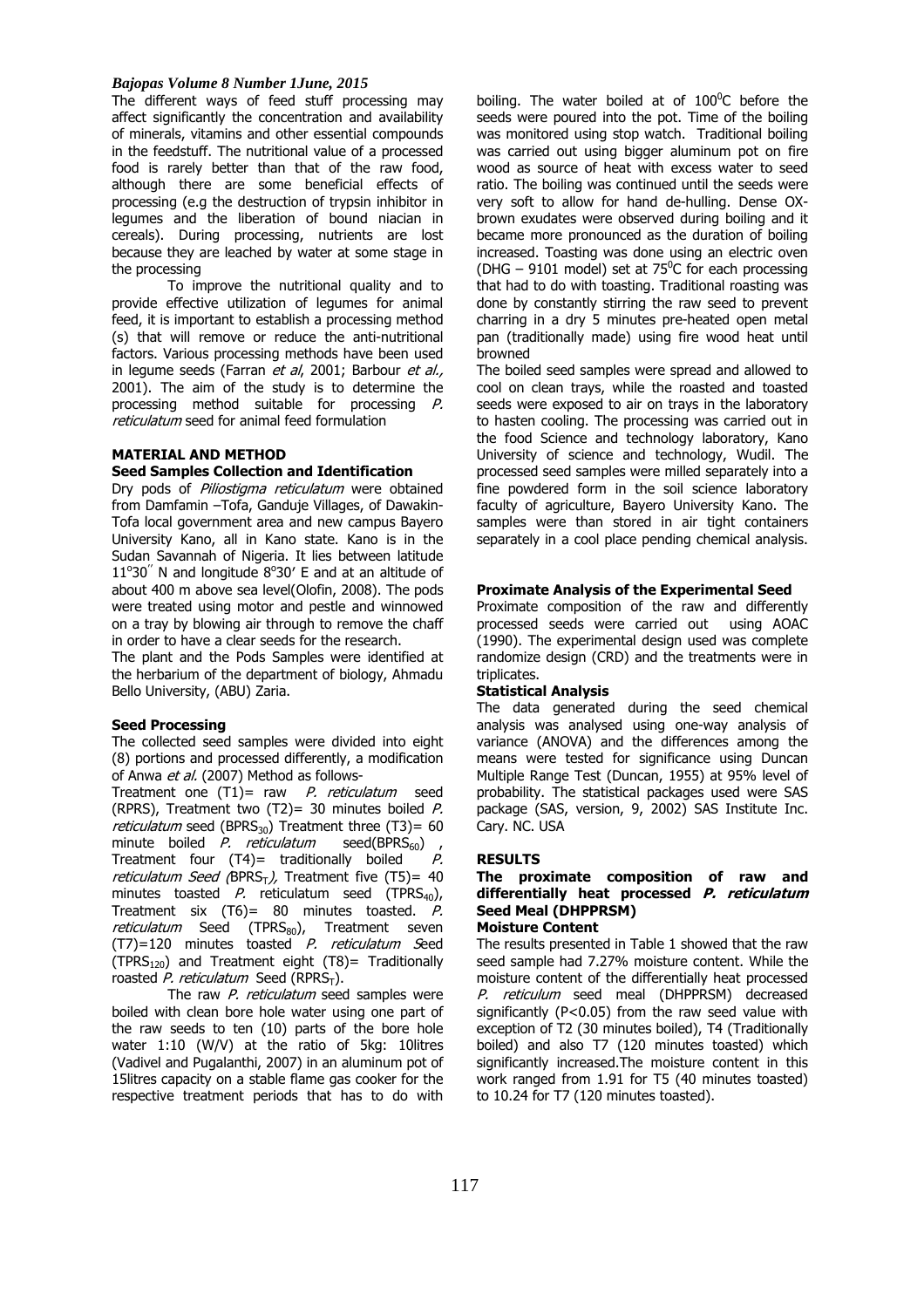#### *Bajopas Volume 8 Number 1June, 2015* **Crude Protein (CP) Content**

The crude protein (CP) of the DHPPRSM decreases with increased period of heat treatment. T2 (30 minutes boiled) showed the highest CP value of (36.01%) and T6 (80 minutes toasted) have the least CP value of 20.96%) in the differently heat processed P. retriculatum seed. There was significance difference (P<0.05) between the raw seeds and the DHPPRSM. Among the DHPPRSM, T3 (60 minutes boiled), T5 (40 minutes toasted) and T8 (Traditionally roasted) seeds showed no significant difference (P>0.05) (Table 1).

### **Crude Fibre Content (CF)**

The crude fiber of the differently heat processed seed decreased with increase of heat treatment period more especially in the moist heat treatment. Among the heat processed seed T5 (40 minutes toasted) had the highest CF value of 5.29%. T8 (Traditionally roasted) seed recorded the least crude fiber content of 2.60% followed by T4 (Traditionally boiled) with value of 3.09% There was no significant difference (P>0.05) between T3, T4 andT7 and also between  $T5$  and  $T6$  in the processed seed (Table 1).

# **Crude Ether Extract (EE)**

The ether extract content of the differently heat processed seed increases with increase period of heat treatment. The result showed significant difference (P<0.05) between the raw and the heat processed seed. Among the processed seed T3and T8 and also T6and T7 showed no significant difference at (P>0.05) (Table 1).

# **Ash Content**

The ash content of the differently heat processed seed increased with the increased of processing time (Table 1). There was significant difference (P<0.05) between the raw and the processed seed. Among the processed seed, there was significant difference (P<0.05)within the boiled seed and also in the dry heat treatment, except in T5 (40minutes toasted) and T8 (Traditionally roasted) and also T2 and T6 (Table 1).

### **Nitrogen Free Extract (NFE)**

The nitrogen free extract (NFE) decreased with the increase of heat treatment period, except in T6 and T7 (Table 1) (which were in dry heat treatment). There was significant difference (P<0.05) between the raw and the processed seeds, with exception of T2 and T4 (Table 1), the differently processed seed showed significant difference at (P<0.05) (Table 1).

**Table 1: Proximate Composition of the Raw and Differently Processed Piliostigma reticulatum Seed Meal (%)** 

| <b>TREATMENT</b>                        |                    |                    |                    |                    |                      |                    |                    |                    |            |
|-----------------------------------------|--------------------|--------------------|--------------------|--------------------|----------------------|--------------------|--------------------|--------------------|------------|
| <b>Proximate</b><br>compositio<br>n (%) | Т1<br><b>Raw</b>   | T2<br>30mins       | T3<br>60mins       | Т4<br><b>TRAD</b>  | T5<br>40mins         | Т6<br>80mins       | Τ7<br>120mins      | T8<br><b>TRAD</b>  | <b>MSE</b> |
|                                         | <b>Seed</b>        | <b>Boiled</b>      | <b>Boiled</b>      | <b>Boiled</b>      | Toaste<br>d          | Toaste<br>d        | Toasted            | <b>Roaste</b><br>d |            |
| Moisture                                | 7.27 <sup>b</sup>  | 7.26 <sup>b</sup>  | 6.25 <sup>c</sup>  | 7.07 <sup>b</sup>  | 1.91 <sup>f</sup>    | 5.16 <sup>d</sup>  | 10.24 <sup>a</sup> | 3.20 <sup>e</sup>  | 0.3658     |
| Crude<br>protein (CP)                   | 34.20 <sup>b</sup> | 36.01 <sup>a</sup> | 31.54 <sup>c</sup> | $28.48^{d}$        | 31.94 <sup>c</sup>   | 20.96 <sup>†</sup> | $24.12^e$          | 31.37 <sup>c</sup> | 0.4962     |
| fiber<br>Crude<br>(CF)                  | $6.05^{\circ}$     | 4.71 <sup>c</sup>  | $3.33^{d}$         | 3.09 <sup>d</sup>  | 5.29 <sup>b</sup>    | $5.24^{b}$         | $3.42^{d}$         | 2.60 <sup>e</sup>  | 0.2595     |
| ether<br>Crude<br>extract (EE)          | $5.51^{\dagger}$   | $7.10^e$           | $8.22^{d}$         | 12.89a             | $11.21^{b}$          | 9.04 <sup>c</sup>  | 9.03 <sup>c</sup>  | 8.15 <sup>d</sup>  | 0.1400     |
| Ash content                             | 7.21 <sup>e</sup>  | 8.09 <sup>d</sup>  | $14.01^a$          | 11.76 <sup>c</sup> | $13.02^{b}$          | $8.74^{d}$         | $11.27^c$          | $12.91^{b}$        | 0.4883     |
| Nitrogen free<br>extract (NFE)          | 47.03 <sup>C</sup> | 44.08 <sup>d</sup> | $42.90^e$          | 43.78 <sup>d</sup> | $38.62$ <sup>f</sup> | 55.69a             | 52.16 <sup>b</sup> | 44.20 <sup>d</sup> | 0.9499     |

Means with the same letter within a row are not significantly different with DMRT at 5% level of probability. TRAD = Traditionally

## **DISCUSSION**

The result of moisture content of the raw seed sample recorded in this work (7.27%) was higher compared to 2.70% reported by Akin-Osanaiye et al. (2009) for the same plant.Jimoh and Oladiji (2005) recorded similar result (6.71%) of the same plant genus (P. thonningii) raw seeds.

Generally, heat treatment was found to decrease the moisture content of the seed in this study. This observation was in agreement with the finding of Anwa et al. (2007) using Albizzia lebbeck seeds. The moisture variation within the sample treatments could be due to processing techniques and experimental errors.

The moisture of the raw and processed seed were generally low and the recorded values fall

below 15% moisture content required as safe storage limit for plant feed stuff (Sena et al., 1998). This shows that the seeds could be stored for a long period of time without growing mould or lowering their quality (Abubakar, 2007).

The CP content recorded in the raw seed (34.20%) in this study is in accordance of (30.3%) recorded by Akin- Osanaiye et al. (2009) using raw undefatted seeds of the same plant species. Jimoh and Oladiji (2005) also reported similar value of  $(30.33%)$  for the same plant genus  $(P, thonnin)$ raw seed. However, Akin- Osanaiye et al. (2009) reported the value of (40.4% CP) in the defatted seed of P. reticulatum.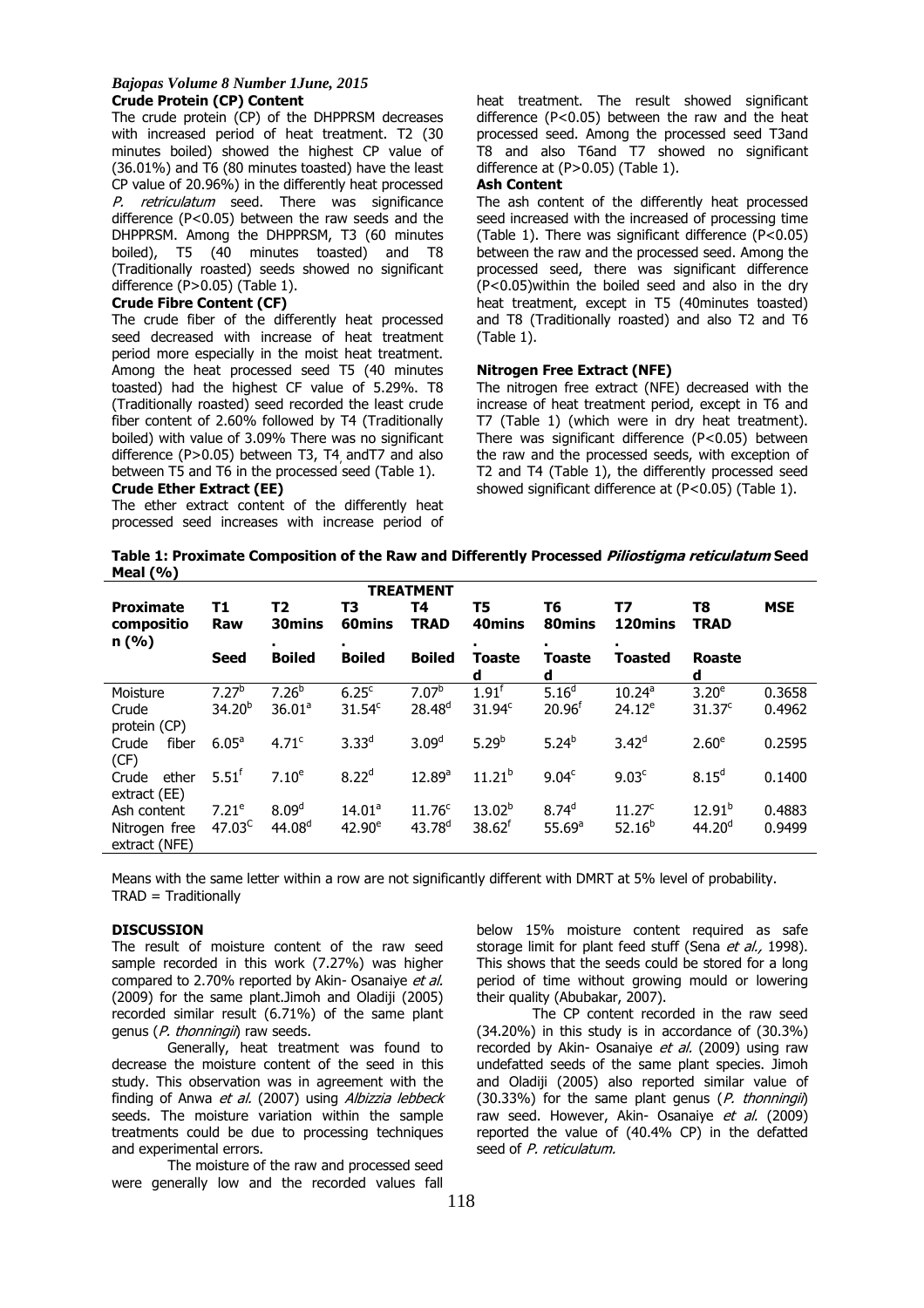### *Bajopas Volume 8 Number 1June, 2015*

The CP content of DHPPRSM generally decreased with the increased period of heat treatment. Iorgyer et al. (2009) reported similar result of decrease in CP with increase of heat treatment period using pigeon pea seeds and this could be due to leaching of soluble or proteineous parts of the seed into the boiling water. Balogun (2011) reported that the values of CP, CF, EE, Ash, NFE and EAAI reduces with increase in heat treatment period (boiling) which is accordance with the findings in this study. Nsa  $et$ al. (2011) observed that decrease in CP of castor oil seed, as boiling and soaking duration increased could be attributed to some solubilization and leaching out of nitrogenous substances into the water. This accounts for the longer duration of boiling and soaking, the more the lost of CP. This statement explains the lower value of 28.48% for T4 (Traditionally boiled) which took longer duration of boiling in moist heat treatment of this study when compared with the other values of moist heat treatments (Table 1). Another study on *Isoberlinia* doka seeds by Gwani (2009) showed similar reduction pattern in CP content with increased of boiling period. The decreased of CP content may be attributed to denaturization of protein with increase in temperature above  $37^{\circ}$ C as reported by Abu *et al.* (2005) and Gwani (2009) on Lima bean and Isoberlinia doka seeds respectively.

Nsa et al. (2011) reported deffernt finding in crude protein content of castor oil seeds using moist heat treatment. It has also been reported that heating damages protein, due to the destruction of lysine and that of all the proteins used to feed animals, (Livestock and fish) only soybean products appears to improved by heating (NRC, 1993). The high CP content (36.01%) recorded in T2 (30 minutes boiled) in this work could be attributed to the destruction of heat – labile anti-nutrients or toxic compounds in the early heat treatment (boiling) of the seed. It has been reported that early in the cooking/boiling process there is loss of toxic activity, particularly of the proteinaceous toxins, trypsing inhibitors and heamagglutinin (Liener, 1980). As heating proceeds, protein quality increases to a maximum before declining again with continued heating; thus reduction is likely to be related to increasing maillard browning causing lysine to be rendered unavailable (Aremu et al., 2010).

For a feedstuff to be regarded as a potential protein source, its crude protein level must exceed 20% (Auta and Anwa, 2007). This therefore means that P. reticulatum seed is a protein source.

There was reduction of crude fiber (CF) content of the heat treated seed as the duration of the treatment increased in this study. Nsa et al. (2011) reported non significant reduction in CF content of castor oil seed with increasing boiling time.

The crude fiber content of the raw and the differently heat treated seeds were (6.05%) and range of 2.60% - 5.29 (Table 1) respectively. Higher values were recorded by Anwa et al. (2007) for both raw and heat processed (boiled, toasted and roasted) Albizzia lebbeek seed. Balogun, (2011) recorded similar crude fiber value (6.41%) in the raw seed of

B. monandra, but higher values in the heat treated (toasted) seed  $(8.83 - 9.07%)$  as compared to this study heat treated seed values range of  $(2.60 -$ 5.29%). Crude fibre content of the related plant genus (P. thonningii) raw seed was 35.03% as reported by Jimoh and Oladiji (2005) which was higher than this work raw seed crude fibre.

The reduction in crude fibre might be due to dehulling during processing or/and removal of some water – soluble oligosaccharides such as the raffinose families and the indigestible carbohydrate during boiling processes (Gashaw, 2010).

The recorded crude fibre values for this study are within the recommended maximum level of 8% crude fibre for fish diet (Dupree and Huner, 1984) therefore, in this study the crude fibre content assisted in the chosen of the best heat treatment method. Treatment T4 (Traditionally boiled) and T8 (Traditionally roasted) had the least fibre content (3.09% and 2.60%) respectively, but disadvantaged in terms of protein quality (Table 1)

Akin- Osanaiye et al. (2009) reported higher value (27.9%) of EE than the value (5.51%) recorded in this study for the same plant species raw seeds. The values (5.51%) and (7.10 – 12.89%) recorded for the raw and heat processed seeds in this study, were lower than the values (20.72%) and  $(18.44 - 19.73%)$  reported by Nsa *et al.*  $(2011)$  on heat treated (boiled) castor oil seed respectively. However, Jimoh and Oladiji (2005) recorded lower value (1.42%) in the raw seeds of related plant genus (P. thonningii). These variations might be due to differences in species, processing techniques or geographical locations.

There was general increased in the EE content as the heat processing period increased in this study.

Feedstuffs with high fat content are prone to oxidative rancidity due to the effect of long time storage (UNDP, 1983; Sena and Anderson 1995, Effiong and Eyo, 1997). Rancid fats reduce palatability and therefore reduce availability of nutrients to fish (Rumsey, 1980) and can contain toxic compounds which inhibit growth. Haruna (1997) indicated that  $8 - 10\%$  lipid contents, in fish (C. gariepinus) formulated diet produced best growth.

The trend of increase with heat processing shown by ash content in this work was with the accordance of Effiong and Umoren (2011) findings, that reported processing (soaking, followed by cooking and toasting) significantly (P<0.05) increase the level of ash from 3.28% in the raw horse eye beans to 4.98% in 72h soaked, 90min cooked and then toasted seeds. This increased in ash content might be due to the destruction of the anti-nutritional factors, especially phytates which are thought to be responsible in mineral bio-availability (Osman, 2007).

The value (4.0%) of ash content reported by Akin-Osanaiye et al. (2009) was low compared to the value (7.21%) recorded in the present study for the raw seed of the same plant species. This variation might be due to the differences in the processing techniques and geographical location.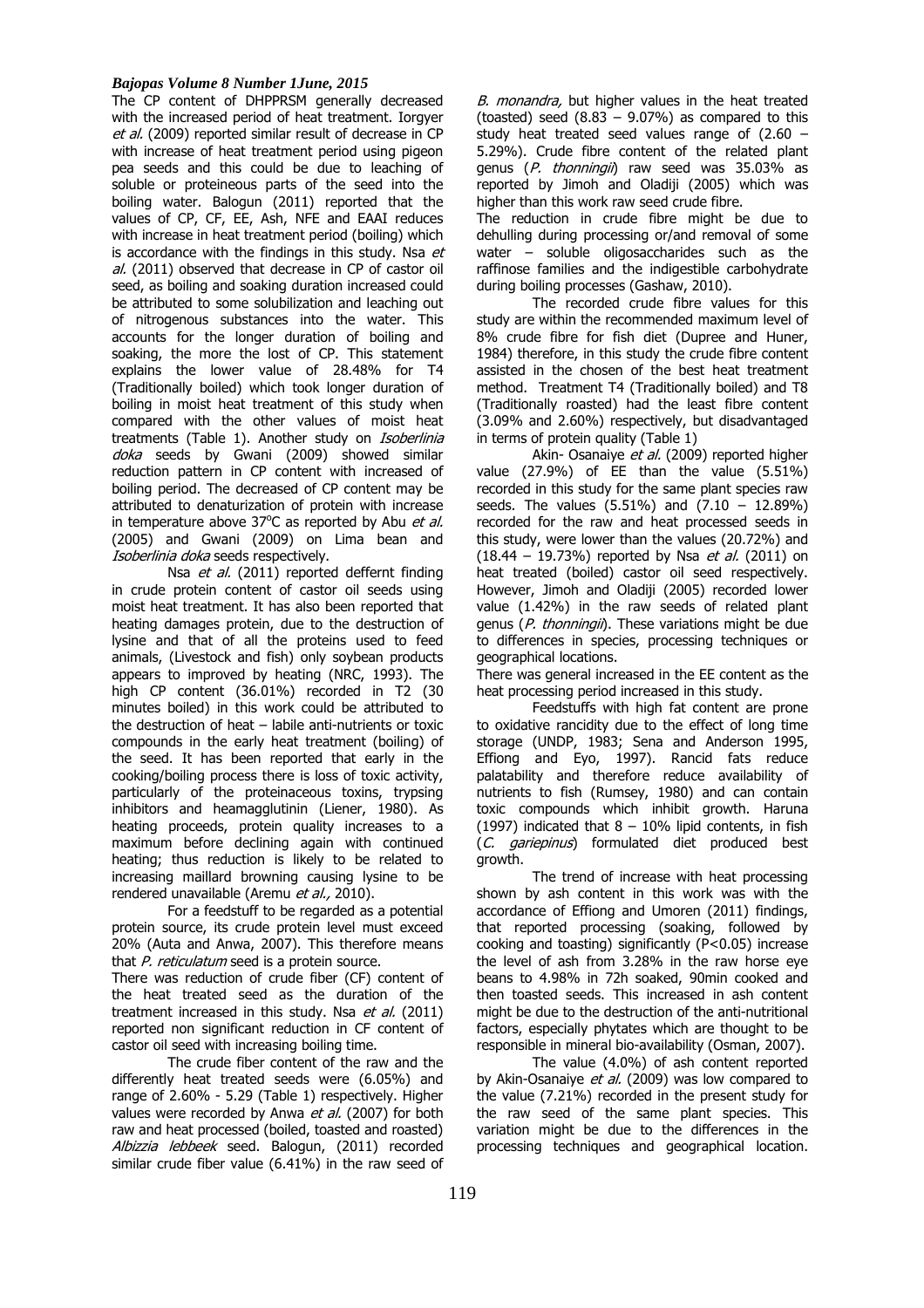The NFE value of the raw seed (47.03%) recorded in this study, was low compared to the value of (65.26%) reported by Gashaw (2010) of the raw grass pea, but higher then the value of (25.0%) and (23.0%) reported by Akin- Osanaiye et al. (2009) and Jimoh and Oladiji (2005) of P. reticulatum and P. thonningii raw seeds respectively.

In the present study, the NFE reduces with increase in processing time. This agreed with the finding of Balogun (2011) on boiled Bauhinia seed that reported reduction of NFE with increase of boiling time. Similar trend of NFE reduction with increase of heat processing on  $B$ . monandra seed was reported by Agbugui et al. (2010). The reduction of NFE during moist heat treatment might be due to leaching of soluble carbohydrates like sugars into the boiling water (Esenwah and Ikenebomeh, 2008; Gashaw, 2010).

Generally the result of this study showed significant difference ( $P < 0.05$ ) between the raw

# **REFERENCES**

- Abu, A.E., Anigo, K.M., Chindo, S.P., James, D.B. and Yakubu, L.B. (2005). Evaluation of some traditional processing methods on the nutrient composition and in vitro protein digestibility of Lima bean (Phaseolus lunatus). Nigerian Journal of Scientific Research 5 (1):  $65 - 67$ .
- Abubakar, A.S. (2007). Biochemical Analysis of Four Legumes in Zaria. MSc Thesis Post Graduate School. ABU Zaria 69 Pp.
- Aderogba M.A., Okoh, E.K., Okek, I.N., Olagide, A.O., Ogundaini, A.O. (2006). Antimicrobial and Anti-inflammatory effects of *Piliostigma* reticualtum leaf extract. Int. Journal of Pharmacology  $2(1)$ ,  $70 - 74$ .
- Adjanohun, E., Ahiyi, M.R.A., Assi, L.A., Dramane, K., Elewude, J.A., Fadoju, S.O., Gbile, Z.O., Goudote, E., Johnson, C.L.A., Keita, A., Morakinyo, O., Ojewole, J.A. and Sofowora, E.A. (1991). Traditional medicine and pharmacopoeia: contribution to ethnobotanical and floristic studies in Western Nigeria. Organization of African Unity/Scientific Technical and Research Commission 93 337, 343 and 354.
- Agbugui, M., Oniye, S.J. and Auta, J. (2010). Effects of processing on the mineral content, proximate composition and phytochemical factors of the seed of Bauhinia monandra (KURZ) Bayero Journal of Pure and Applied Sciences, 3 (1): 23 - 25.
- Akin-Osanaiye, B.C., Agbaji, A.S. and Abdulkadir, O.M. (2009). Proximate composition and the functional properties of defatted seed and protein Isolates of Kargo (P. reticulatum) seed. AJFAND Online Vol. 9 No. 6 Pp 1365 – 1377.
- Akinyemi, K.O., Coker, A.O., Bayagbon, C., Oyefolu, A.O.B., Akinside, K.A. and Ominigbehin, E.O. (2000). Antibacterial Screening of Five Nigerian Medicinal Plants against S. typhi and Paratyphi. Journal of Nigerian Infection Control Association 3 (1).

and differently processed seed in nutrients content. Similar result was reported by Saulawa et al. (2014) on Baobab seed. Significance differences were observed between some of the differently processed seed in this study. Saulawa et al. (2014) reported similar result on Baobab seed.

In the proximate composition analysis (Table 1) T2 (30 minutes boiled seed) had the highest CP content (36.01%), but have disadvantage when compared with the second group (T3, T5 and T8) in the other parameters of the analysis with exception NFE (Table 1).

Amongst the second group (T3, T5 and T8), T3 advantaged the others in terms of moderate CP and NFE and also had the highest ash content. T1 (raw seed), although have high CP (34%), but have the highest CF and the lowest ash content. Thus from this finding of this study, T3 (60 minutes boiled) appeared to be the best in terms of proximate composition for animal feed formulation.

- Allen, O.N. and Allen, E.K. (1981). The leguminosae: A source Book of characteristics, uses and Nodulation. The University of Wisconsin Press, USA. Xii – xxiii: 52.
- Anwa, E.P., Auta, J. Abdullahi, S.A. and Bolorunduro P.I. (2007). Effects of Processing on Seeds of *Albizzia lebbeck*: Proximate Analysis and Phytochemical Screening. ResearchJournal of Biological Sciences 2(1): 41-44
- Aremu, M.O., Olaofe, O., Basu, S.K., Abdulazeez, G. and Acharya, S.N. (2010). Processed cranberry bean (Phaseolus coccineus L) seed flour African diet. Can. J. Plant Sci. 90: 719 – 728.
- Assi, L.A. and Guiniko, S. (1991). Plants used in traditional medicine in West Africa. Swiss Centre for Scientific Research in Ivory cost. And Roche Africa Research Foundation. 17- 18, 56.
- Auta, J. and Anwa, E.P. (2007). Preliminary studies on *Albizzia lebbeck* seeds: Proximate Analysis and Phytochemical screening. Research Journal of Biological Sciences 2  $(1): 33 - 35.$
- Awe, S. and Omojasola, P.F. (2009). A Comparative Study of the Antibacterial Activity of Piliostigma reticulatum Bark Extract with some Antibiotics. Ethnobotanical Leaflets 13: 1197 – 1204.
- Balogun B.I. (2011): Growth Performance and Feed Utilization of Clarias gariepinus (Teugels) Fed Different Dietary Levels of Soaked Bauhinia monandra (Linn) Seed Meal and Sun-dried Locust Meal (Schistocerca gregaria) Ph.D Thesis Postgraduate School Ahmadu Bello University, Zaria 184pp
- Barbour, E.K., M. Kallas and M.T. Farran (2001). Immume response to Newcastle disease virus in broilers: A useful model for the assessment of detoxification of ervil seeds. Rev. Sci. Tech. Off..Int. EP. Z,20: 785 -790.
- Burkill, H.M. (1995). The useful plants of West Tropical Africa. Edition 2, Volume 3, Families J-L. Royal Botanic Gardens, Kew. 144-150.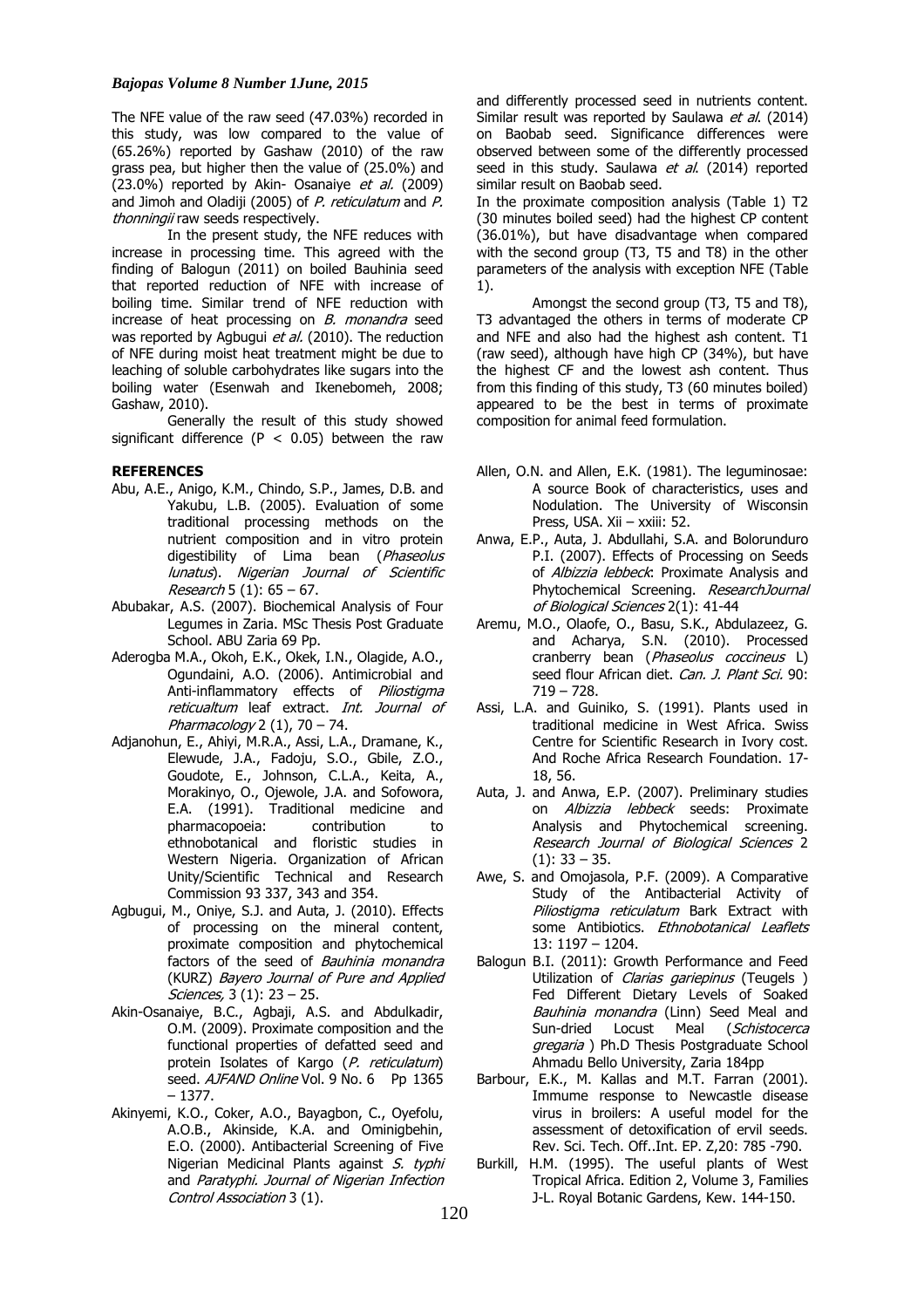- Dalziel, J.M. (1937). The useful plants of West Tropical Africa. Grown agents, London. 174 – 175.
- Duncan, D.B. (1955). Multiple range and multiple Ftest. Biometrics.  $11, 1 - 42$ .
- Dupree, H.K. and Huner, J.V. (1984). Third report to the fish farmers. The status of warm water fish farming and progress in fish farming research. U.S. Dept. of the Interior Fish and Wildlife Services, Washington D.C. 270pp..
- Effiong, B.N. and Eyo, A.A. (1997). Control of mould infestation in stored pelleted feeds. NIFFR. Annual Report Pp 1288 – 134.
- Effiong, O.O. and Umoren U.E. (2011). Effect of Multi-processing techniques on the chemical composition of Horse Eye bean (Mucuna urens) Asian Journal of Animal Scuences, 5:  $340 - 348.$
- Esenwah, C.N. and Ikenebomeh, M.J. (2008). Processing Effects on the Nutritional and Anti-Nutritional contents of African Locust Bean (Parkia biglobosa Benth) seed. Pakistan Journal of Nutrition, 7 (2): 214 – 217.
- Farran, M.T., P.3 Dakessian, A.H. darwish, M.G. uwayjan, H.G Dbouk, F.T, Seliman & V.M Ashkarin. (2001). Performance of broilers production and egg quality parameters of laying hens fed 60% raw and treated common vetch (Vicia ervilia) seeds. Poult Sci., 80:203-208.
- FOA, (1994). The state of food and agriculture, POA, agricultural services 27, FAO/UN, Roma.
- Gashaw, G. (2010). Effects of Traditional Food Processing Methods on Nutrient Compositions and Anti-nutritional Factors of Grass Pea (Lathyrus sativus L) Foods consumed, in Ethiopia. Published M.Sc. Thesis Graduate Studies Program, Addis Ababa University, Ethiopia. 69Pp.
- Ggadge, P.N., Vairagar, P.R. and Prasad, K. (2008a) physical properties of chick pea split (Cicer arietenum L.). Agricultural Engineering International: The CIGR Ejournal. Manuscript FP 07039. Vol. X.
- Ghadge, P.N., Shewalkar and Wankhede, D.B. (2008b). Effect of processing methods on qualities of instant whole legumes: pigeon pea (Cajanus cajan L.). Agricultural Engineering International: The CIGR Ejournal. Manuscript FP 004 Vol. X.
- Gwani, H.T. (2009). The Effect of Isoberlinia doka (Craib and stape) seed meal on the Growth performance and Carcas characteristics of Rabbits. M.Sc. Thesis Postgraduate School, ABU Zaria. 71 Pp.
- Haruna, A.B. (1997). Studies on the utilization of Agro and agro-allied wastes in the nutrition of the African catfish, Clarias gariepinus Burchell, 1822; Ph.D Thesis, BUK 187 pp.
- Index Kewensis (1953). Supplementum XI (1941- 1950) 188.
- Iorgyer, M.I., Adeka, I.A., Ikondo, N.D. and Okoh, J.J. (2009). The Impact of Boiling periods on the proximate composition and level of

some anti-nutritional factors in pigeon pea. (Cajanus cajan) seeds. PAT 2009; 5 (1): 92 – 102 ISSN; 0794 – 5213

- Jelili, O.B. (2009). Chemical and Biological Investigation into some selected African Indigenous Medicinal Plants. Published Ph.D Thesis, Department of Chemistry, University of the Western Cape.
- Jimoh, F.O. and Oladiji, A.T. (2005) Preliminary Studies on Piliostigma thonningii Seeds: Proximate analysis, mineral composition and pytochemicalscreening. African Journal of Biotechnology, 4: (12) PP 1439- 1442.
- Liener, I.E. (1994). Implications of antinutritional components in soybean foods. Critical Review of Food Science and Nutrition 34: 31 – 67.
- Liener, I.E. (ed.), (1980). Toxic constituents of plant stuffs. 2<sup>nd</sup> edn. Academic Press, New York, NY.
- Michaelson, K.F and F. Henrik, (1998). Complimentary feeding, a global perspective. Nutria, 14: 763-766.
- Morris, A., Barmelt, A and Burrows, O.J (2004). Effect of mocersing on nutrient content of foods. Cajarticles, 37 (3): 160-164.
- National Research Council (NRC). 1993. Nutrient requirement of fish. National Academy press, Washington. DC 114pp.
- Nowacki, K, (1980). Heat stable anti-nutritional factors in leguminous Summefield,R,J, Buntong, A.H, (ed). Advances in legume science, Kew. Royal Botanical Gerdens, pp 171 - 177.
- Nsa, E.E., Ukachukwu, S.N., Isika, M.A. and Ozung, P.O. (2011). Effect of Boiling Soaking Durations on the Proximate Composition, Ricin and Mineral Contents of Undecoticated Castor oil seeds (Ricinus communis) International Journal of Plant, Animal and Environmental Science Vol. 1, Issue – 3 ISSN 2231 – 4490.
- Olofin, E.A.(2008).general introduction In: E.A, Olofin, A.B. Nabegu and A.M.Dambazau (eds). Wudil within Kano region, A geographical synthesis. Adamu Joji publishers Kano city, Kano. Pp 1-4
- Osman, M.A. (2007). Effect of different processing methods on nutrients composition, antinutritional factors and in vitro protein digestibility of Dolichos Lablab bean (Lablab purpuresus (L) sweet ). Pakistan Journal of Nutrition 6: 299 – 303.
- Pellelier, D.L. (1994). The potentiating effects of<br>malnutrition on child mortality. malnutrition on child mortality. Epidemiological evidence and policy implications. Nutria Rev., 52: 409-415.
- Roger, B. and Mallam, D. (2006). Fulfulde names for plants and trees in Nigeria, Cameroun, Chad and Niger. Cambridge CBI 2AC U.K
- Rumseey, G.L. (1980). Stability of micro-nutrients in fish feed in: Fish feed technology chap. 14 PP 225 – 229. Washington 1978.